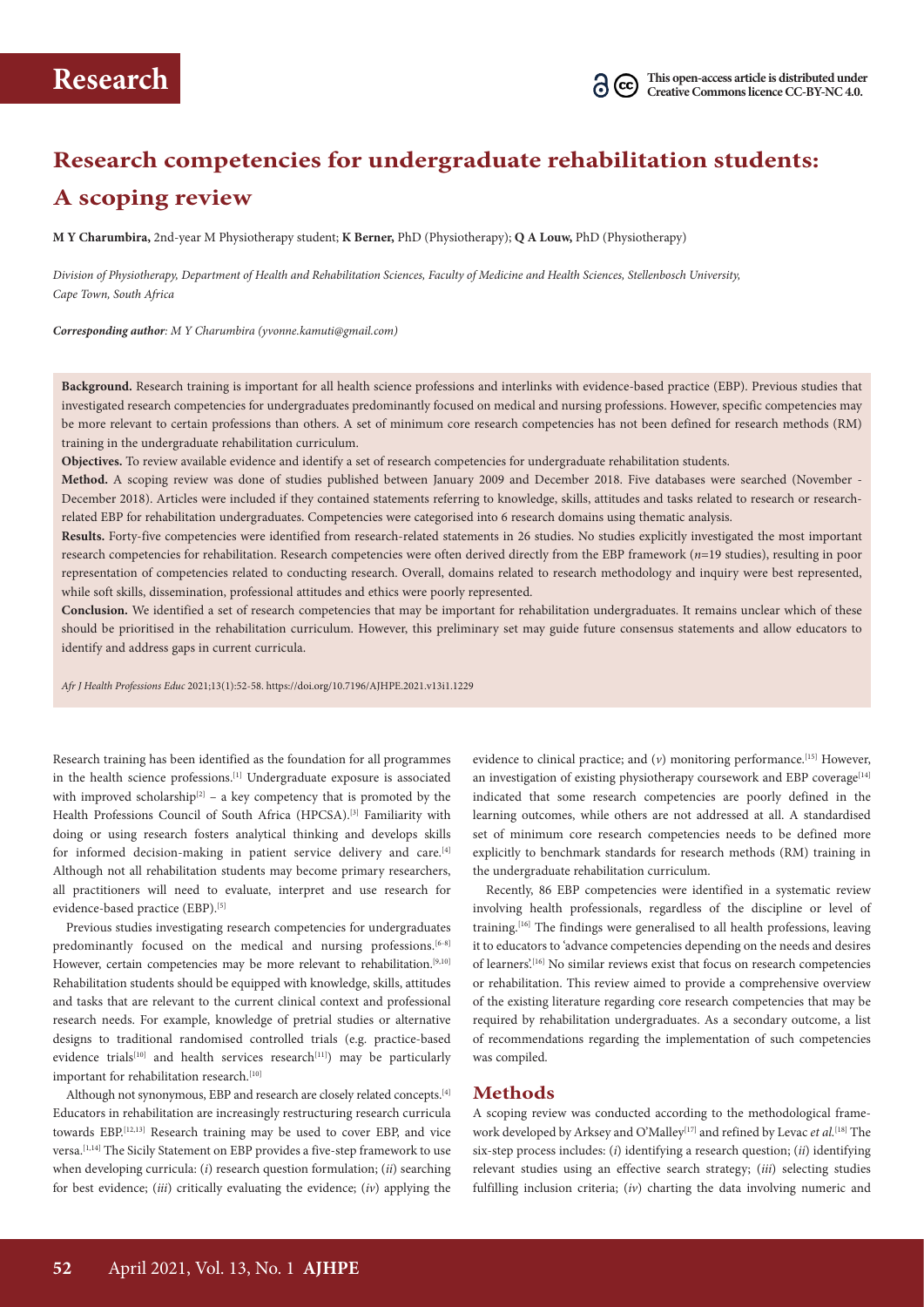## **Research**

thematic analysis; (*v*) collating, summarising and reporting results; and, optionally (*vi*) consulting with key stakeholders. Reporting followed the PRISMA Extension for Scoping Reviews checklist (Supplementary Table 1 ([http://ajhpe.](http://ajhpe.org.za/public/files/1229-table.pdf) [org.za/public/files/1229-table.pdf\)](http://ajhpe.org.za/public/files/1229-table.pdf)).<sup>[19]</sup>

## **Search strategy**

A comprehensive search of published research reports was conducted (November - December 2018) in 5 computerised databases (PubMed, ScienceDirect, Africa-Wide Information (EBSCO), Scopus and CINAHL (EBSCO)). Database-specific search strategies were developed, including Medical Subject Headings and Boolean operators. A date limit (January 2009 - December 2018) was applied to access up-to-date evidence. The search was repeated in March 2019 and reference lists of articles that were identified in the primary search were explored. Table 1 lists the main search terms. Consensus was reached to include the term 'evidence-based practice', considering the potential overlap in coursework.

#### **Eligibility criteria**

Articles were eligible if they contained statements regarding research-related knowledge, skills, tasks or attitudes (i.e. competencies<sup>[16]</sup>) required by undergraduate students in the rehabilitation health professions of physiotherapy, occupational therapy and speech and language therapy. Articles that included these professions were considered, regardless of whether other medical or allied health professionals were included. Publications were excluded if the sample included postgraduate students or qualified rehabilitation health professionals. Only studies written in English or available in translation were eligible for inclusion.

#### **Data charting**

A data extraction sheet was developed in Excel (Microsoft Corp., USA) and studies were grouped by design. Extracted data included first author, publication year, country, sample health profession and characteristics, aim and main construct addressed in study (EBP v. RM), statements relating to research competencies, and recommendations regarding research competency training or evaluation. Extracted data were discussed by all reviewers for consistency and consensus. As this was a scoping review, risk of bias was not assessed.

### **Data analysis**

Competency-related statements retrieved from all study designs were combined. Overlapping or duplicate statements were collated to produce a comprehensive list of unique statements. Thematic analysis was done using categories previously identified in the literature. We identified 6 categories using a combination of research domains described by the Research Competencies Framework (RCF)<sup>[20]</sup> and the Research Competencies Scale.<sup>[21]</sup> Analysis and grouping of competencies were discussed between the authors to reach consensus. The findings from the included studies were presented narratively.

### **Results Search results**

The initial search yielded 1 374 hits, of which 1 211 articles were excluded because titles clearly did not conform to the objective of this review or were duplicates. Subsequently, we screened 106 abstracts, of which 57 did not include rehabilitation undergraduate students and were therefore excluded. Two more articles were retrieved via PEARLing; hence 59 full texts were obtained for review. Of these, 26 proved eligible for analysis (Fig. 1).

#### **Study characteristics**

Studies were mostly from high-income countries (*n=*20; 76.9%). More than half (*n*=16; 61.5%) were published in the past 5 years. No studies included a description of research competencies among their objectives, although competencies were included in the article content. Ten studies (34.5%) reflected research or research-related EBP competencies in physiotherapy,<sup>[12-14,22-28]</sup> 2  $(7.7\%)$  in occupational therapy<sup>[29,30]</sup> and 2 (7.7%) in speech and language therapy.[31,32] Seven studies (26.9%) reported on mixed rehabilitation professions,[29,33-38] while 5 (19.2%) were on unspeci fied allied health professions.[1,39-42]

Eight studies (30.8%) were surveys, with students being the most frequently surveyed population in 6 of these. Self-reported questionnaires were used to establish, e.g. students' perceptions of their research or EBP competency levels in a rehabilitation undergraduate programme. In one of the studies<sup>[14]</sup> academic staff were surveyed to ascertain which competencies are covered in their curricula and which competencies are deemed appropriate at undergraduate or postgraduate level of learning. Another study appraised student projects, part of which ascertained evidence of students' fulfilment of listed research competencies.[23] Three pretestpost-test studies (11.5%) evaluated students' knowledge, skills and attitudes toward EBP after exposure to EBP or RM training courses.<sup>[1,26,33]</sup>



*Fig. 1. Prisma flowchart showing selection of studies for inclusion in review.*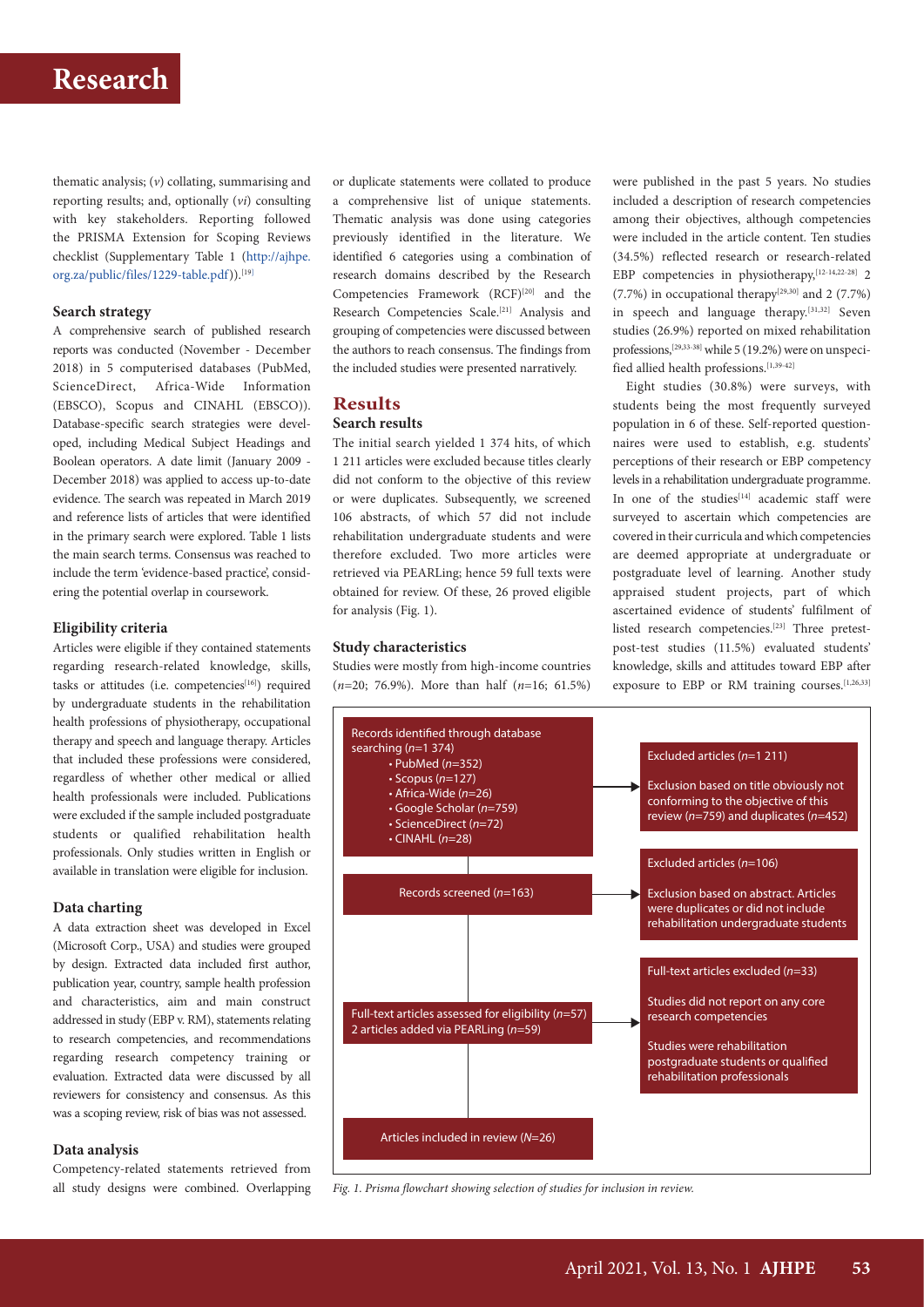Four studies (15.4%) described curriculum development.<sup>[12,29,36,39]</sup> Research competencies were identified from the learning outcomes of these curricula. Other designs included qualitative studies (*n*=2; 7.6%), mixed-method studies (*n*=4; 15.4%), systematic reviews (*n*=2), a scoping review (*n=*1), a narrative review (*n=*1) and an opinion paper (*n=*1).

Most studies (*n*=19; 73.1%) had EBP as main construct (6 surveys,[14,25,28,30,32,38] 4 reviews,[34,40,42,43] 3 mixed-method studies,[24,27,37] 3 studies describing curriculum development<sup>[29,36,39]</sup> 2 pretest-post-test studies<sup>[26,33]</sup> and 1 qualitative study<sup>[31]</sup>). Four studies (15.4%; 2 surveys,<sup>[23,41]</sup> 1 qualitative<sup>[35]</sup> and 1 opinion paper<sup>[22]</sup>) had RM as main construct, with direct reference to research competencies. The remaining 3 studies (pretest-post-test,<sup>[1]</sup> mixed methods,<sup>[13]</sup> curriculum development<sup>[12]</sup>) addressed both EBP and RM as main constructs. Appendix A ([http://](http://ajhpe.org.za/public/files/1229-a.pdf) [ajhpe.org.za/public/files/1229-a.pdf\)](http://ajhpe.org.za/public/files/1229-a.pdf) presents study characteristics according to design, including research-related statements (listed according to corresponding item numbers from the research competencies (Table 2)).

#### **Competencies**

We initially identified 58 research competencies after synthesis of the research competency-related statements from all 26 studies. This initial set was reviewed for duplication, overlap and clarity, leaving 45 competencies. All 6 research domains were represented: research methodology/ processes (*n=*20); research inquiry/literature review (*n=*14); soft skills (*n=*5); dissemination (*n=*3); professional attitudes (*n=*2); and ethics (*n=*1) (Table 2). Fig. 2 shows overlap between competencies (grouped into the 6 domains) derived from studies with EBP, RM or both as main constructs (Appendix A).

#### **Competencies from articles with EBP as main construct**

Seven of the 45 identified competencies were not alluded to in any of the EBP-focused studies. Although these studies commonly referred to 'EBP competencies' rather than 'research competencies', research-related competencies were evident as part of the EBP framework. Researchrelated competencies were mostly derived from the first three steps of the EBP framework, i.e. research question formulation, searching for best evidence available (both related to the domain of research inquiry/literature review) and critical evidence evaluation (domain of research methodology/ processes). Consequently, these were the 3 most commonly cited research competencies overall (Table 2). Consistent with the EBP context, all but one<sup>[40]</sup> of the 19 studies with EBP as main construct emphasised the need for students to learn to identify articles that are creditable evidence sources. Bozzolan *et al.*<sup>[24]</sup> reported students' satisfaction with journal clubs as a medium for learning critical appraisal skills. However, in 2 studies, lecturers felt that critical appraisal skills should be taught at postgraduate level, with curricular time constraints<sup>[37]</sup> and students' inability to grasp the concepts at undergraduate level<sup>[14]</sup> cited as reasons. Another study<sup>[40]</sup> acknowledged that learning biostatistics in an EBP context is different from learning to do original research, but that it is nonetheless important, as students learn to be proficient research consumers.

Seventeen competencies were described exclusively in the EBP-focused studies, with most of these (*n*=8; 47.1% (Fig. 2)) falling under the research inquiry/literature review domain. None of these studies cited research skills, which involve generating new research, such as biostatistics application,

| <b>Table 1. Search terms</b> |                 |                                             |
|------------------------------|-----------------|---------------------------------------------|
| <b>Key areas</b>             | #               | Keywords                                    |
| Rehabilitation students      | 1               | Students, allied health                     |
|                              | $\overline{2}$  | Students, rehabilitation                    |
|                              | 3               | Students, physiotherapy or physical therapy |
|                              | $\overline{4}$  | Students, occupational therapy              |
|                              | 5               | Student, speech and language therapy or     |
|                              |                 | student, speech and language pathology      |
|                              | 6               | #1 or #2 or #3 or #4 or #5                  |
| Learning outcomes            | 7               | Education, health, undergraduates           |
|                              | 8               | Teaching or training                        |
|                              | 9               | Curriculum                                  |
|                              | 10 <sup>1</sup> | #7 or #8 or #9                              |
| Research                     | 11              | Research competencies                       |
|                              | 12.             | Research skills                             |
|                              | 13              | Core competencies                           |
|                              | 14              | #11 or #12 or #13                           |
| Evidence-based practice      | 15              | Evidence-based practice                     |
| Combined terms               | 16              | #6 and #10 and #14                          |
|                              | 17              | #6 and #10 and #15                          |



*Fig. 2. Radar chart showing overlap between competencies identified from studies, with main constructs of evidence-based practice (EBP), research methodology (RM) or both (combined). (See Table 2 for corresponding domains.)*

data collection, identifying graduate funding and publishing. Three studies (15.8%) cited competencies spanning across at least 4 of the 6 research domains considered in this review. Seven studies (26.9%) addressed the development of information literacy skills interlinked with EBP. These articles focused on accessing and retrieving information efficiently and effectively.

Many authors (*n*=12; 63.2%) mentioned knowledge of research designs, without explicitly stating which designs needed to be taught. One study<sup>[14]</sup> cited that students need only be equipped with knowledge of 'commonly used' designs, whereas no studies indicated which are the most commonly used designs in rehabilitation science.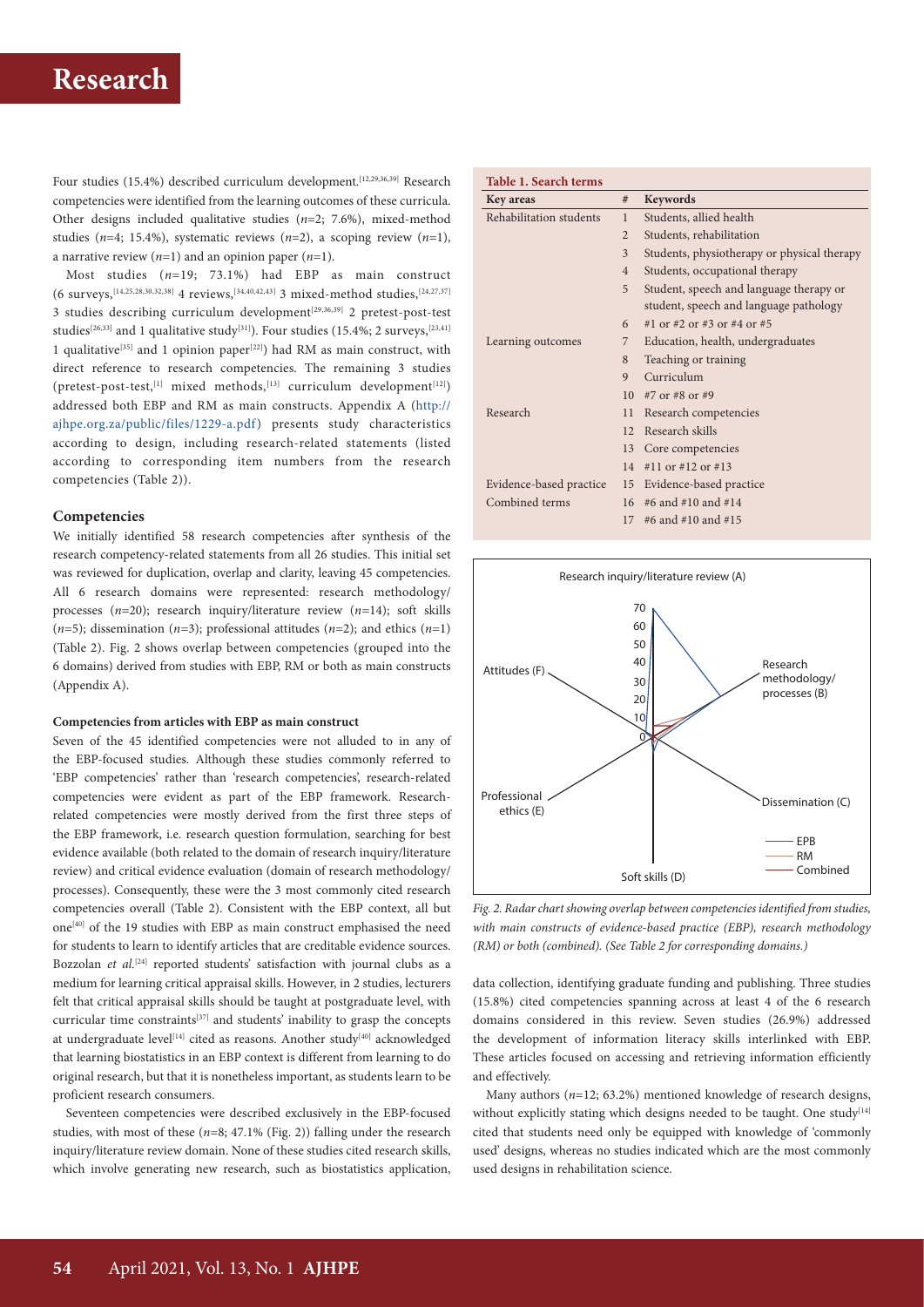# **Research**

|                         | Table 2. Research competencies for undergraduate rehabilitation students                                                           |                |
|-------------------------|------------------------------------------------------------------------------------------------------------------------------------|----------------|
| Domain                  | Research competency-related items                                                                                                  | Studies, n     |
| Research inquiry/       | A1. Enquiring mind/curiosity                                                                                                       | $\overline{2}$ |
| literature review (A)   | A2. Exploring general information sources to increase familiarity with topic                                                       | $\mathbf{1}$   |
|                         | A3. Recognising gaps in the literature                                                                                             | 5              |
|                         | A4. Formulating a structured answerable question using PICO format                                                                 | 22             |
|                         | A5. Identifying key concepts and terms that describe information need                                                              | $\mathbf{1}$   |
|                         | A6. Successfully searching for and locating relevant literature                                                                    | 19             |
|                         | A7. Searching for literature when off campus                                                                                       | $\mathbf{1}$   |
|                         | A8. Knowledge of evidence sources and types, including their strengths and weaknesses                                              | $\overline{4}$ |
|                         | A9. Choosing an appropriate database                                                                                               | 6              |
|                         | A10. Constructing a systematic and comprehensive search strategy that reflects the purpose of the study                            | 10             |
|                         | A11. Applying a search strategy: narrowing a search, use of keywords, Boolean, truncation, search filters and MeSH                 | 6              |
|                         | A12. Managing references/software                                                                                                  | $\overline{2}$ |
|                         | A13. Strategies to obtain full texts of relevant articles                                                                          | $\mathbf{1}$   |
|                         | A14. Reading and understanding scientific articles, including research terminology                                                 | $\overline{4}$ |
| Research                | B15. Knowledge of research design (differentiating and defining)                                                                   | 13             |
| methodology/            | B16. Knowing strength and weaknesses of each study design                                                                          | $\overline{2}$ |
| processes (B)           | B17. Understanding hierarchy of levels of evidence                                                                                 | 5              |
|                         | B18. Knowing the best type of design to answer question (matching)                                                                 | 6              |
|                         | B19. Critical appraisal of different study designs using CAT                                                                       | 23             |
|                         | B20. Basic knowledge of biostatistics                                                                                              | 5              |
|                         | B21. Evaluating statistical tests and principles                                                                                   | $\mathbf{1}$   |
|                         | B22. Reporting statistics                                                                                                          | $\mathbf{1}$   |
|                         | B23. Sample size determination                                                                                                     | $\mathfrak{Z}$ |
|                         | B24. Data collection skills                                                                                                        | $\overline{2}$ |
|                         | B25. Data analysis skills                                                                                                          | $\overline{4}$ |
|                         | B26. Using data analysis techniques consistent with research question/hypotheses                                                   | $\overline{2}$ |
|                         | B27. Using statistical software package                                                                                            | $\mathbf{1}$   |
|                         | B28. Interpretation/synthesis of findings                                                                                          | 5              |
|                         | B29. Implications for future research and practice for each discipline                                                             | $\overline{2}$ |
|                         | B30. Interpreting the certainty in evidence and strength of recommendation in healthcare                                           | $\mathbf{1}$   |
|                         | Other research processes                                                                                                           |                |
|                         | B31. Writing a grant application                                                                                                   | $\overline{2}$ |
|                         | B32. Identifying graduate funding                                                                                                  | $\mathbf{1}$   |
|                         | B33. Identifying mentors                                                                                                           | $\mathbf{1}$   |
|                         | B34. Knowing the authorship process                                                                                                | $\mathbf{1}$   |
| Dissemination (C)       | C35. Scientific writing: understanding rules for citations, referencing, writing style, formatting, plagiarism                     | $\overline{2}$ |
|                         | C36. Publishing research                                                                                                           | $\overline{3}$ |
|                         | C37. Oral presentation                                                                                                             | $\mathbf{1}$   |
| Soft skills (D)         | D38. Communication skills                                                                                                          | $\overline{4}$ |
|                         | D39. Independent and critical thinking skills                                                                                      | 6              |
|                         | D40. Problem-solving skills                                                                                                        | $\overline{2}$ |
|                         | D41. Team-working skills/working in groups                                                                                         | $\mathfrak{Z}$ |
|                         | D42. Reflective skills                                                                                                             | $\overline{2}$ |
| Professional ethics (E) | E43. Addressing ethical and legal issues                                                                                           | 6              |
| Attitudes (F)           | F44. Evidence-based practice essential to clinical work                                                                            | 3              |
|                         | F45. Learning by doing                                                                                                             | $\overline{2}$ |
|                         |                                                                                                                                    |                |
|                         | PICO = patient/population, intervention, comparison and outcomes; MeSH = medical subject headings; CAT = critical appraisal tools. |                |

## **Competencies from articles involving RM as main construct**

Although 21 of the 45 identified competencies were not mentioned in any of the 4 studies with RM as main construct, the competencies that were addressed spanned across all 6 research domains. Two of the 4 studies (50%) cited competencies spanning at least 4 of the 6 research domains. One study<sup>[41]</sup> had the highest number of research competencies listed in a single article (*n*=13; Appendix A). The domain of research methodology/processes was covered most extensively among studies with RM as main construct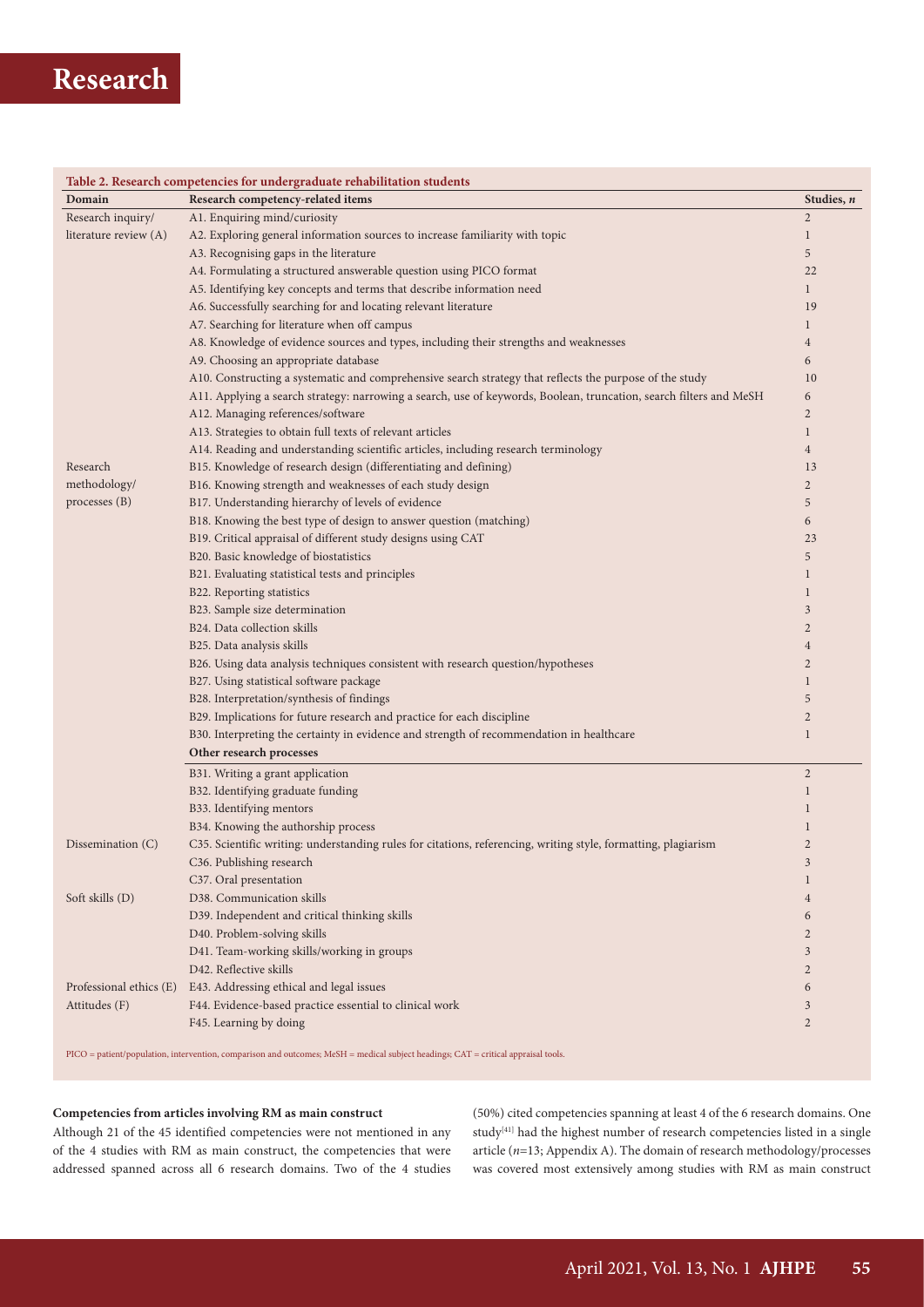(Fig. 2), with competencies particular to this group of studies including biostatistics and epidemiology, evaluating statistical tests and principles, [13] using statistical software packages,[41] and using data-analysis techniques consistent with research questions.<sup>[41]</sup> Within this category, only 1 study highlighted the specific processes that students need to become familiar with to carry out research, such as seeking project funding and knowing the authorship process.[41] Research inquiry/literature review was the second-best represented domain; the ability to search and retrieve literature even when off campus<sup>[35]</sup> was specifically mentioned. Publishing research (dissemination domain) was reported as providing a scholarly contribution to the scientific body of knowledge and giving students motivation for doing research.[22] Problem-solving (soft skills domain) was cited by 2 studies.[22,41]

## **Recommendations for research/EBP competency training or evaluation**

Recommendations pertaining to competency training or evaluation could be grouped into 5 categories: (*i*) collaboration; (*ii*) teaching methods/curriculum design; (*iii*) supervision; (*iv*) assessment; and (*v*) translation of research evidence. Recommendations from systematic reviews were the constructing of curricula into manageable sessions;[42] assessing prior knowledge to identify

| Area                            | Recommendations regarding strategies to develop research/EBP competencies in undergraduates                               | Study design                            |
|---------------------------------|---------------------------------------------------------------------------------------------------------------------------|-----------------------------------------|
| Collaboration                   | Utilise librarians' expertise in joint teaching of IL skills in rehabilitation curricula <sup>[25,29,31,33,36]</sup>      | Survey                                  |
|                                 |                                                                                                                           | Qualitative                             |
|                                 |                                                                                                                           | Describing curriculum                   |
|                                 |                                                                                                                           | development                             |
|                                 | Support collaborative learning, which helps students develop social networking skills <sup>[43]</sup>                     | Review                                  |
|                                 | Use journal clubs as a means of collaborative learning and invite students from other disciplines <sup>[24]</sup>         | Mixed methods                           |
| Teaching methods/               | Ensure effective coverage of all competencies via curriculum mapping in terms of content, timing and                      | Survey                                  |
| curriculum design               | type of training <sup>[28,36]</sup>                                                                                       | Describing curriculum                   |
|                                 |                                                                                                                           | development                             |
|                                 | Prioritise areas of research by identifying those that are heavily subscribed to in past student projects <sup>[23]</sup> | Survey                                  |
|                                 | Assess prior knowledge to identify what needs to be taught[40,43]                                                         | Review                                  |
|                                 | Construct curricula into manageable sessions[42]                                                                          | Review                                  |
| a regular basis <sup>[37]</sup> | Include explicit learning outcomes related to EBP/research in module guides and evaluate curricula on                     | Mixed methods                           |
|                                 | Repeat EBP concepts throughout curricula to allow for consolidation and application of knowledge <sup>[27-29,37]</sup>    | Survey                                  |
|                                 |                                                                                                                           | Mixed methods                           |
|                                 |                                                                                                                           | Describing curriculum                   |
|                                 |                                                                                                                           | development                             |
|                                 | Include teaching methods such as didactic lectures, computer practice sessions, journal clubs and group                   | Survey                                  |
|                                 | work[14,31,37,40,42,43]                                                                                                   | Qualitative                             |
|                                 |                                                                                                                           | Mixed methods                           |
|                                 |                                                                                                                           | Review                                  |
|                                 | Incorporate instruction modes, such as audio-visuals and online teaching <sup>[33,35]</sup>                               | Pretest-post-test                       |
|                                 |                                                                                                                           | Qualitative                             |
| Supervision                     | Upskill faculty members adequately to consolidate their ability to supervise students in research                         | Survey                                  |
|                                 | and EBP[14]                                                                                                               |                                         |
|                                 | Regularly evaluate quality of teaching instruction using validated assessment tools <sup>[39]</sup>                       | Describing curriculum                   |
|                                 |                                                                                                                           | development                             |
|                                 | Give regular constructive feedback to encourage reflection skills <sup>[24]</sup>                                         | Mixed methods                           |
| Assessment                      | Use formal assessment as a stimulus for learning $[26,37]$                                                                | Pretest-post-test                       |
|                                 |                                                                                                                           | Mixed methods                           |
|                                 | Incorporate assessment methods, such as poster presentations, research project/thesis, peer review, tests                 | Survey                                  |
|                                 | and assignments[14,37,43]                                                                                                 | Mixed methods                           |
|                                 |                                                                                                                           | Review                                  |
| Translation of                  | Evidence synthesis in the form of systematic reviews and meta-analyses is a time-efficient and sustainable                |                                         |
| research evidence               | way of increasing undergraduate physiotherapy publication outputs <sup>[12]</sup>                                         | Describing curriculum                   |
|                                 |                                                                                                                           |                                         |
|                                 |                                                                                                                           | development<br>Mixed methods Describing |
|                                 | Early exposure to EBP training facilitates development of skills and knowledge, which students can build                  |                                         |
|                                 | during their remaining years <sup>[24,29]</sup>                                                                           | curriculum development                  |
|                                 | Encourage publishing of manuscripts/research projects <sup>[22]</sup>                                                     | Review                                  |
|                                 | Implement EBP in rehabilitation education by incorporating it into the clinical setting[13]                               | Mixed methods                           |

 $EBP = evidence-based practice; IL = information literature;$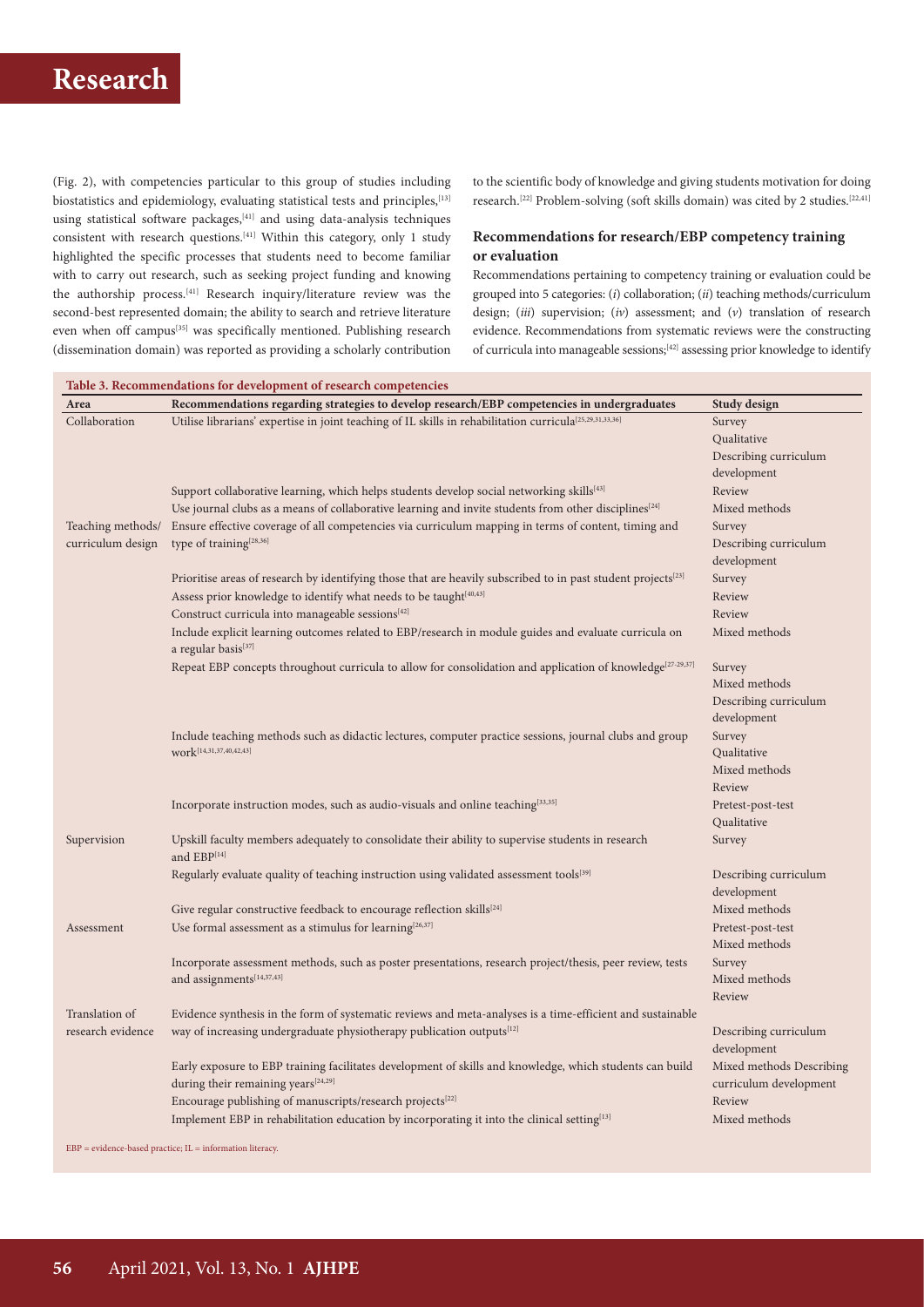what needs to be taught;<sup>[40]</sup> and including teaching methods such as didactic lectures, computer practice sessions, journal clubs and group work;<sup>[40,42]</sup> other recommendations were from various designs (Table 3).

## **Discussion**

We derived 45 core competencies that rehabilitation undergraduates may require to be effective research consumers or conductors. To our knowledge, this is the first review to focus on rehabilitation professions. These competencies may serve as a starting point for developing research training curricula, after considering opinions of students, curriculum experts and rehabilitation clinicians.

The identified competencies are largely similar to those reported for nursing and medical undergraduates.<sup>[6-8,44]</sup> Most competencies fell within 2 research domains: inquiry/literature review and methodology/ processes. The most commonly cited competency was critical evidence appraisal, followed by research question formulation, searching, retrieving literature efficiently and effectively, and knowledge of research designs. These are considered important foundational skills in the continuum of undergraduate research training in healthcare education<sup>[4]</sup> and mostly relate to being informed research consumers. However, competencies lacked considerable detail in their description, making it difficult to clearly assess their relevance specifically to rehabilitation. For example, despite research design knowledge being among the most commonly occurring competencies, no studies explicitly indicated which designs should be taught to rehabilitation students. Only teaching the 'most common' designs may not be the best approach in rehabilitation research, given the trend towards innovative alternatives (which balance internal and external validity) to traditional effectiveness research.<sup>[45]</sup>

Other domains (dissemination, soft skills, ethics and professional attitudes) and even specific competencies within the abovementioned 2 domains (e.g. reading and understanding scientific articles, skills related to statistics, interpreting evidence certainty) were less represented. This does not imply that these competencies are less important; indeed, some of these were identified as areas in need of specific attention in rehabilitation. For example, 2 surveys<sup>[14,27]</sup> revealed that rehabilitation undergraduates specifically lacked confidence in statistics, reading scientific journals and understanding the relevance of EBP. Similar concerns have been raised among medical undergraduates<sup>[46]</sup> and practising rehabilitation clinicians.<sup>[47]</sup> It has been suggested that applying a scientist-practitioner model (where clinicians have sound research training) to rehabilitation education may overcome the disconnect between academic research/EBP knowledge and actual clinical practice.<sup>[5]</sup> Such disconnect may result from training that is mostly focused on the first 3 domains of EBP.[1]

The order or count of the competencies listed in this review therefore does not reflect their relative importance or teaching sequence. Rather, the distribution reflects that the EBP framework may often overtake research training (Fig. 2) as a separate but related entity, with many research-related competencies derived exclusively from this framework. Although research and EBP processes inform each other, the concepts differ in important areas.<sup>[48,49]</sup> Exclusively relying on the EBP framework to identify a set of research-specific competencies is not sufficient and results in omittance of potentially important skills, such as those required for generating and publishing new research.

Inconsistencies were noted regarding the teaching sequence of some competencies. In one study,[37] lecturers indicated that formal critical appraisal

should only be taught at postgraduate level owing to full undergraduate curricula. However, in another study, $[13]$  students reported not being confident in appraising literature and requiring more training. The timing of introducing various competencies requires careful consideration and input of different stakeholders. A multi-tiered research competency model that progresses along a continuum of under- and postgraduate training has been proposed in the medical sciences.<sup>[4]</sup> While there is great merit in such an approach, the specific competencies (and their sequence) defining each tier need to be tailored to rehabilitation undergraduates. For example, whereas research publication was listed under the most advanced (postgraduate) tier of training in medical education,[4] introduction of this skill may be needed earlier for rehabilitation students, given the rising focus on publishing undergraduate rehabilitation articles.[12]

Core research competencies need to be taught and evaluated using valid methods. Unfortunately, there is a paucity of evidence regarding effective instructional methods in EBP, including research orientation and skills development.<sup>[1,40]</sup> Although not a primary aim of our review, we extrapolated a list of recommendations regarding the development of research-related competencies, which may be subjected to input from educators and students in future. Teaching and assessment methods need careful and contextualised consideration and may need to be tailored to suit each competency. For example, group work, while fostering positive qualities such as respect and encouraging (interdisciplinary) teamwork,<sup>[24,50]</sup> has also been reported by rehabilitation students as a potential barrier to acquiring individual skills.<sup>[27]</sup> In this case, educators need to identify effective methods of developing and assessing individual competencies that have been taught in a group setting and the competencies that may not be appropriate for this method. Such considerations and linkages to specific competencies should be applied to each recommendation.

The absence of methodological quality appraisal limits the strength of this review to recommend the identified competency set as the 'gold standard' for undergraduate rehabilitation research training. Much of the evidence came from self-reported surveys, which are prone to recall and response biases, and cross-sectional studies (level III evidence). However, we provided a comprehensive map of the current state of information and demonstrated a scarcity of high-level evidence, along with insufficient detail, regarding research competencies for rehabilitation students. This provides grounds for future high-quality research and preliminary material for further investigation among stakeholders.

The next steps towards forming a general framework for effective curriculum mapping involve following up on this preliminary evidence using a Delphi survey or stakeholder consensus forum to prioritise and gain consensus on the most essential research competencies.<sup>[16]</sup> This will also inform decisionmaking regarding the optimal timing and depth of content of each research competency. In addition to a clear articulation of each research competency in the outcomes of research curricula, effective methods of instruction and evaluation need to be outlined and linked with relevant competencies.

## **Conclusions**

This scoping review identified knowledge, skills and attributes that may be important for rehabilitation undergraduates to attain throughout their research training. It remains unclear which of these should be prioritised within the rehabilitation curriculum, or how to time their introduction along the continuum of training. However, this set offers a preliminary